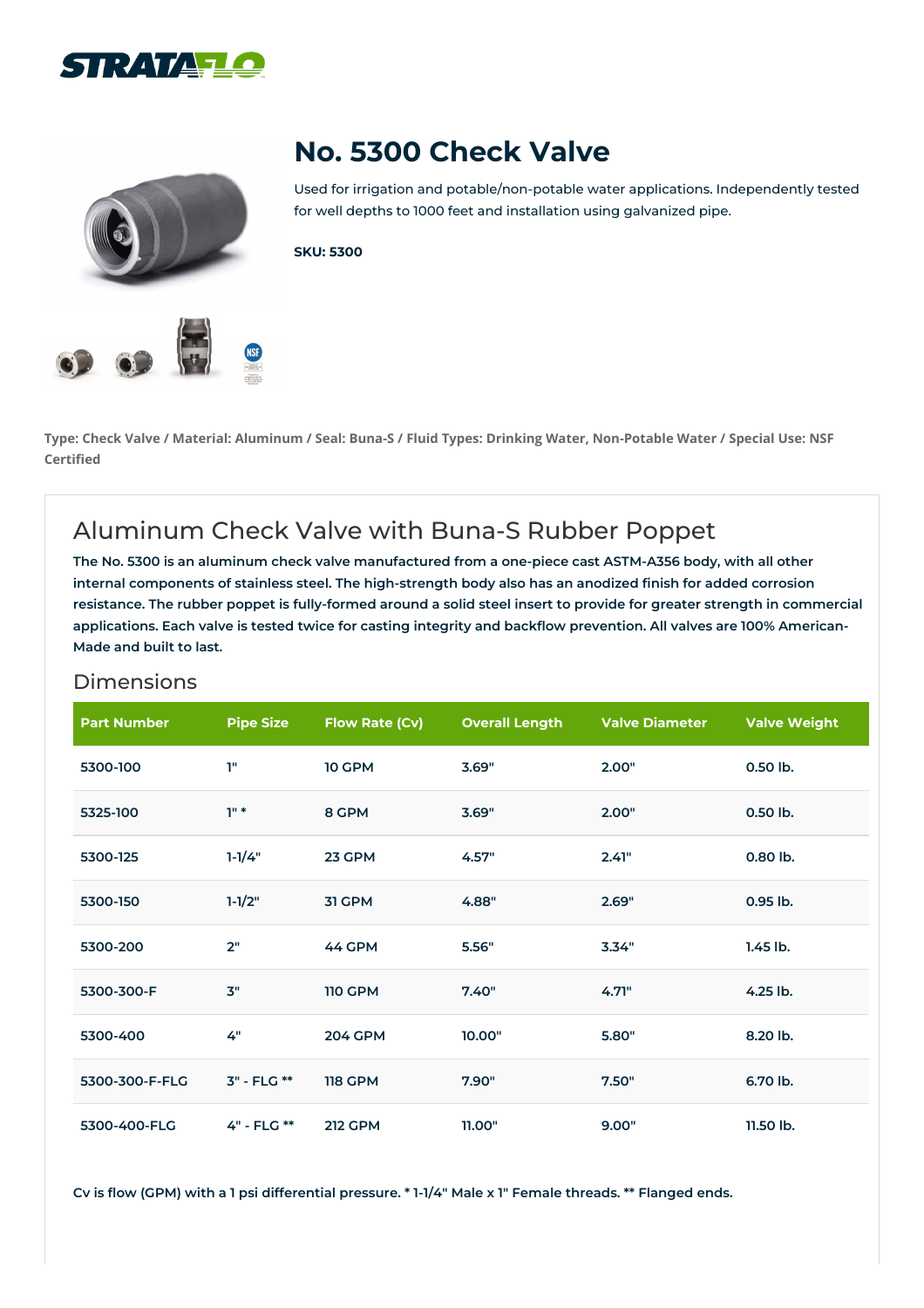## Materials & Operational Specifications

| <b>Part Name</b>              | <b>Specs</b>               |
|-------------------------------|----------------------------|
| <b>Body</b>                   | A356, Anodized             |
| <b>Stem</b>                   | <b>303 Stainless Steel</b> |
| Poppet                        | <b>Buna-S Rubber</b>       |
| Spring                        | <b>302 Stainless Steel</b> |
| <b>Cup Washer</b>             | <b>304 Stainless Steel</b> |
| Locknut                       | 18/8 Stainless Steel       |
| <b>Country of Origin</b>      | Made in the USA            |
| Max. Temperature              | 225°F                      |
| <b>Working Pressure</b>       | 400 psi                    |
| <b>Cracking Pressure</b>      | $1-2$ lbs.                 |
| <b>Opt. Cracking Pressure</b> | 1/2, 5, or 10 lbs.         |

WARNING: This product can expose you to chemicals including lead, which is known to the State of California to **cause cancer and birth defects or other reproductive harm. For more information, go to www.P65Warnings.ca.gov**

## You may also like…



No. 300 Check Valve \$37.31 – \$930.07 Type: Check Valve Material: Bronze



No. F300 Check Valve  $$43.36 - $1,028.65$ Type: Check Valve Material: Lead-Free Bronze